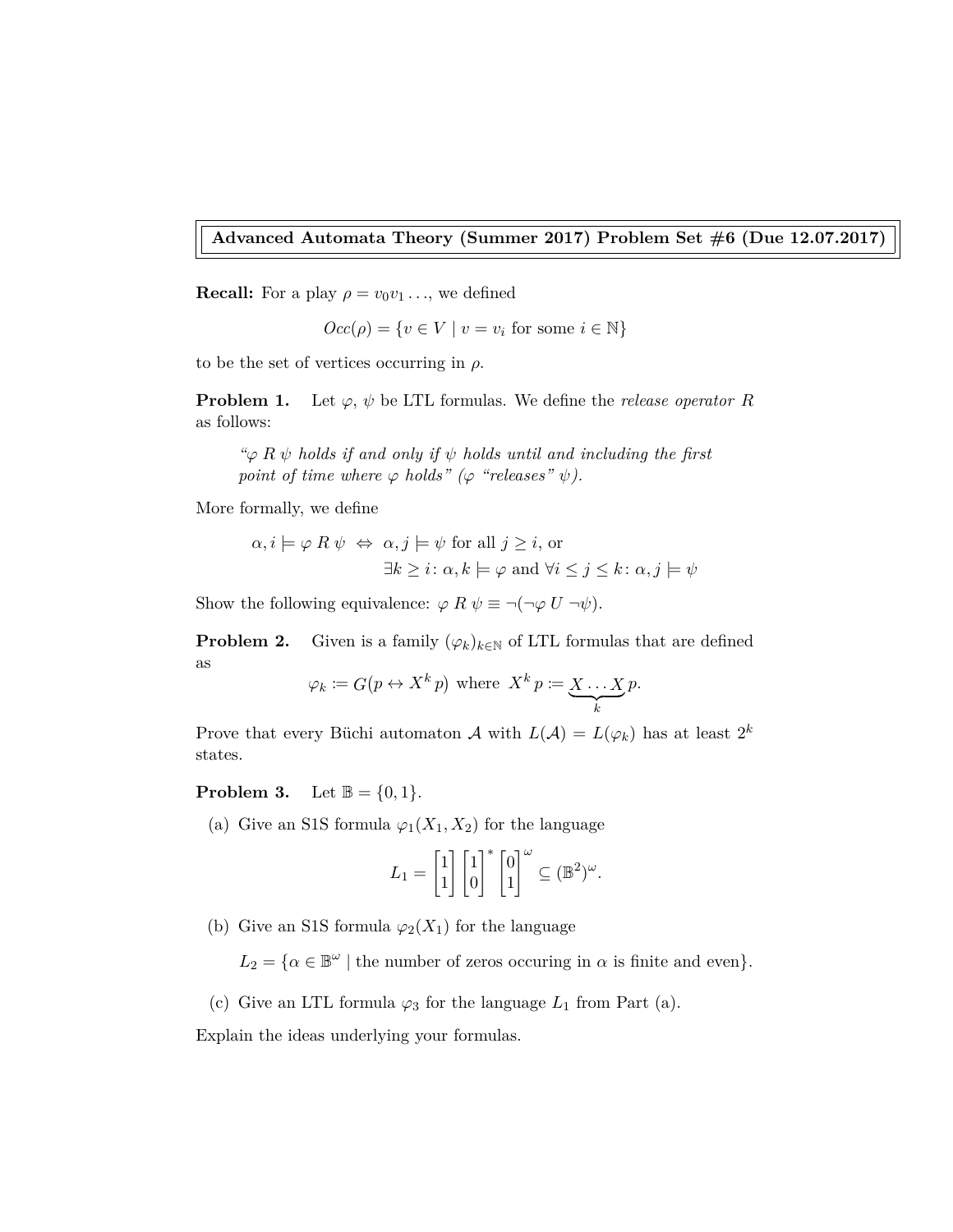**Problem 4.** We call a relation  $R \subseteq \mathbb{N} \times \mathbb{N}$  *S1S-definable* if there exists an S1S-formula  $\varphi(x, y)$  such that

$$
(m, n) \in R \iff \varphi[x/m, y/n]
$$
 is satisfied

(i.e. the formula  $\varphi(x, y)$  evaluates to true when the variables *x* and *y* are substituted with the values *m* and *n*).

Show that the relation  $Double = \{(m, n) | n = 2 \cdot m\} \subseteq \mathbb{N} \times \mathbb{N}$  is not S1Sdefinable.

*Hint: Assume that Double is S1S-definable and, based on this assumption, provide a formula*  $\varphi$  *with* 

$$
L(\varphi) = \left\{ \begin{bmatrix} 0 \\ 0 \end{bmatrix}^n \begin{bmatrix} 0 \\ 1 \end{bmatrix}^n \begin{bmatrix} 1 \\ 1 \end{bmatrix}^\omega \mid n \ge 1 \right\}.
$$

*Then, use a pumping argument to show that*  $L(\varphi)$  *cannot be accepted by a Büchi automaton.*

**Problem 5.** Consider the following game graph.



- (a) Compute the winning regions  $W_0$  and  $W_1$  for the winning condition  $|Occ(\rho)| \leq 3$  and give corresponding winning strategies.
- (b) Compute the winning regions  $W_0$  and  $W_1$  for the winning condition  $\{2, 5\} \subseteq \text{Inf}(\rho)$  and give corresponding winning strategies.
- (c) Prove that Player 0 does not have a positional winning strategy in the game of Part (b).